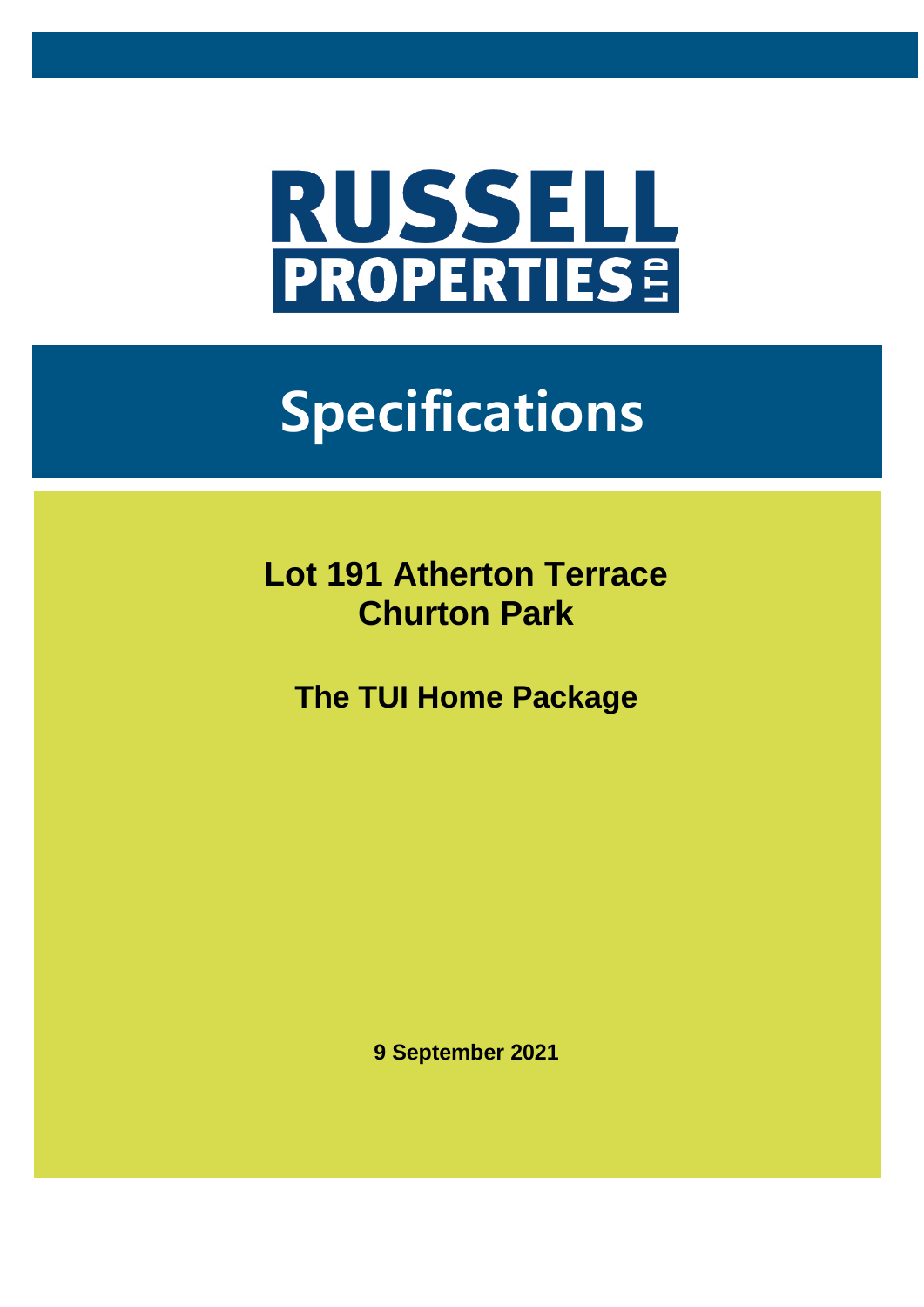## **SPECIFICATION - Page 1**

#### **STRUCTURAL AND EXTERIOR PRODUCTS:**

| <b>Foundation:</b>                   | Engineered Expol Tuff-pod system. Ground floor will be<br>concrete slab with a steel float finish as per plan.                                                                                 |
|--------------------------------------|------------------------------------------------------------------------------------------------------------------------------------------------------------------------------------------------|
| <b>Exterior wall cladding:</b>       | Pre-primed beveled back pine weatherboards finished in<br>Resene paint with LRV greater than 45%.                                                                                              |
| Roof cladding:                       | ColoursteelEndura Corrugate roof cladding.                                                                                                                                                     |
| <b>Guttering &amp; Downpipes:</b>    | Coloursteel spouting and white PVC downpipes.                                                                                                                                                  |
| <b>Garage Door:</b>                  | Sandon textured sectional garage door. Merlin Commander<br>Essential MS65 MYQ automatic opener with two remotes &<br>one wall button (located on interior garage wall)                         |
| <b>Windows &amp; Exterior Doors:</b> | Aluminum window joinery as per plan.<br>Double glazing to all windows & glass doors (excluding<br>garage which will be single glazed).<br>Aluminum front door in aluminum frame Parkwood FVSM. |
| <b>INSULATION:</b>                   | Insulation to walls R2.2 batts and to ceilings R3.2 batts                                                                                                                                      |
| <b>INTERIOR FINISHES:</b>            |                                                                                                                                                                                                |
| <b>Wall linings:</b>                 | 10mm standard Gibraltar board (or as per bracing plan),<br>10mm Gib Aqualine to bathrooms. Level 4 Winstone finish.<br>Painted in Resene colours                                               |
| <b>Ceiling Linings:</b>              | 10mm Gibraltar Board with a paint finish,<br>10mm Gib Aqualine to bathrooms                                                                                                                    |
| <b>Skirting:</b>                     | Pine 60mm x 10mm single bevel architrave, painted.                                                                                                                                             |
| Scotia:                              | Gib cove classic 55mm (excluding wardrobes/cupboards).<br>MC40 MUF bevel cornice in wardrobes and cupboards.                                                                                   |
| <b>Interior Doors and Jambs:</b>     | Standard flush panel paint quality doors in Jambs (painted)                                                                                                                                    |
| <b>Door Hardware:</b>                | Schlage Regent Series lever range (satin chrome finish)                                                                                                                                        |
| <b>HOT WATER SYSTEM:</b>             | Rinnai Gas Infinity 26 litre                                                                                                                                                                   |
| <b>GAS CENTRAL HEATING:</b>          | Braemar TQ Series furnace as per plan (venting ducts may<br>be boxed into wardrobe or cupboard areas where<br>necessary). One Zone Heating.                                                    |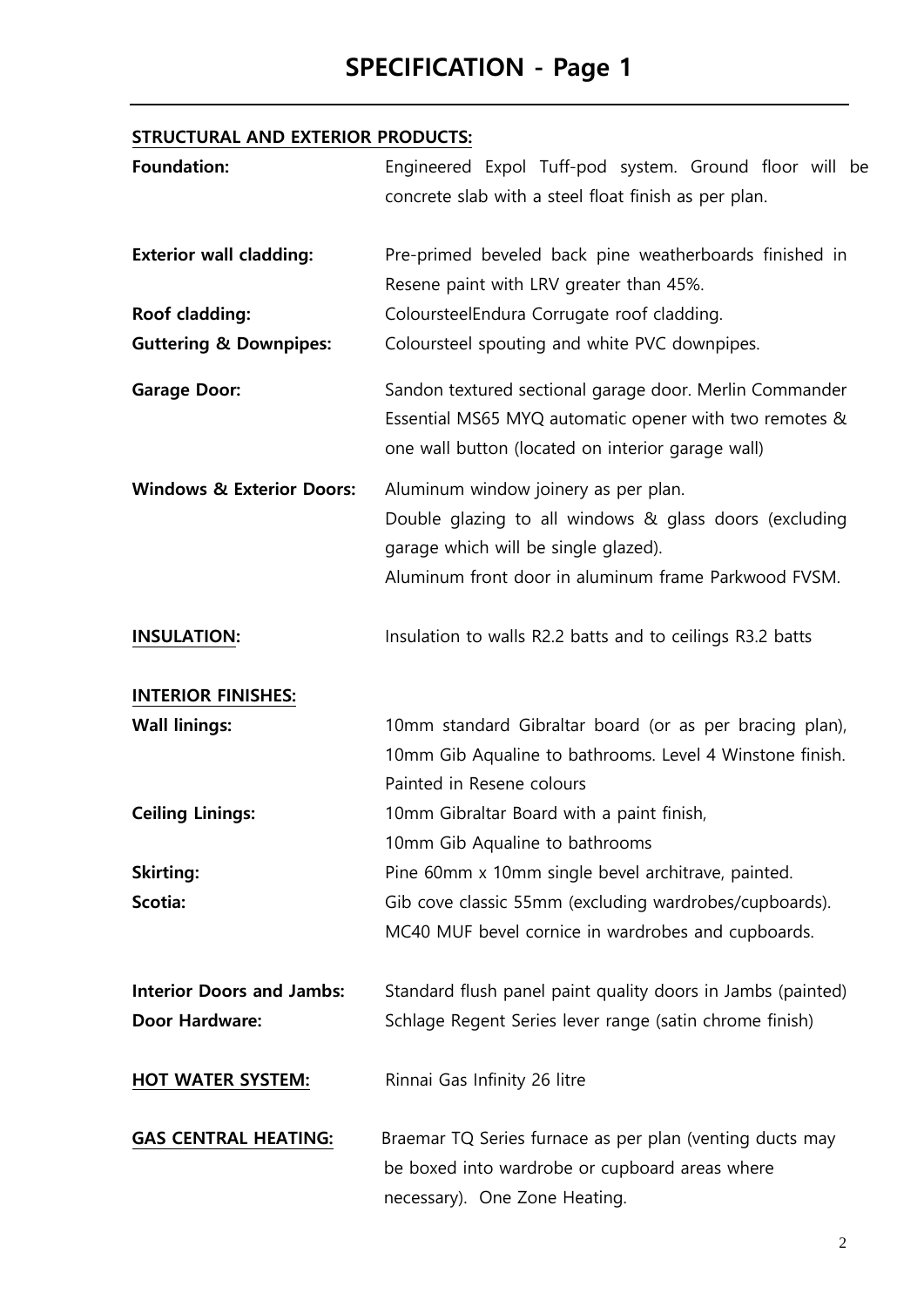#### **KITCHEN:**

- Kitchen design: as per kitchen plan attached (may be altered if time permits).
- Kitchen bench: Granite or composite stone bench, 30mm thick, chosen from Russell Properties standard granite/stone range. (Note: Granite colours may vary from the samples in our colour room as granite is a natural stone)
- Scullery bench: Formica or Wilsonart Laminate bench top, chosen from our standard range of laminates.
- Kitchen Joinery (cabinets and draws): Bestwood or Melteca finish chosen from standard range in our colour room.
- Joinery Handles: Elite hardware chosen from RPL range in colour room.
- Kitchen sink: over mounted in granite bench:
	- o Burns & Ferral Omega OMB125 sink (one & half bowls with drainer)
- Scullery sink: over mounted in laminate bench:
	- o Mercer Bella, single bowl EC107
- Tapware and mixer: Tap mounted on sink:
	- o Plumbline Metro (753325) (chrome finish)
	- o Scullery Plumbline Metro (751329) (chrome finish) or similar
- Appliances**:** Oven x 1: BOSCH HBF133BS0A Gas hob: BOSCH 75cm, 5 burner, PCS7A5B90A Extractor: Belling 90cm BRHCF9BLS Insinkerator: ISE E20+ (positioned in smaller bowl in kitchen) Dishwasher: BOSCH SMU2ITS01A
- Air switch for insinkerator: mounted on wall with standard sink
- Splash back: Low iron painted glass (size 750x900mm), upgrades available
- Fridge water feed and valve is provided to the fridge space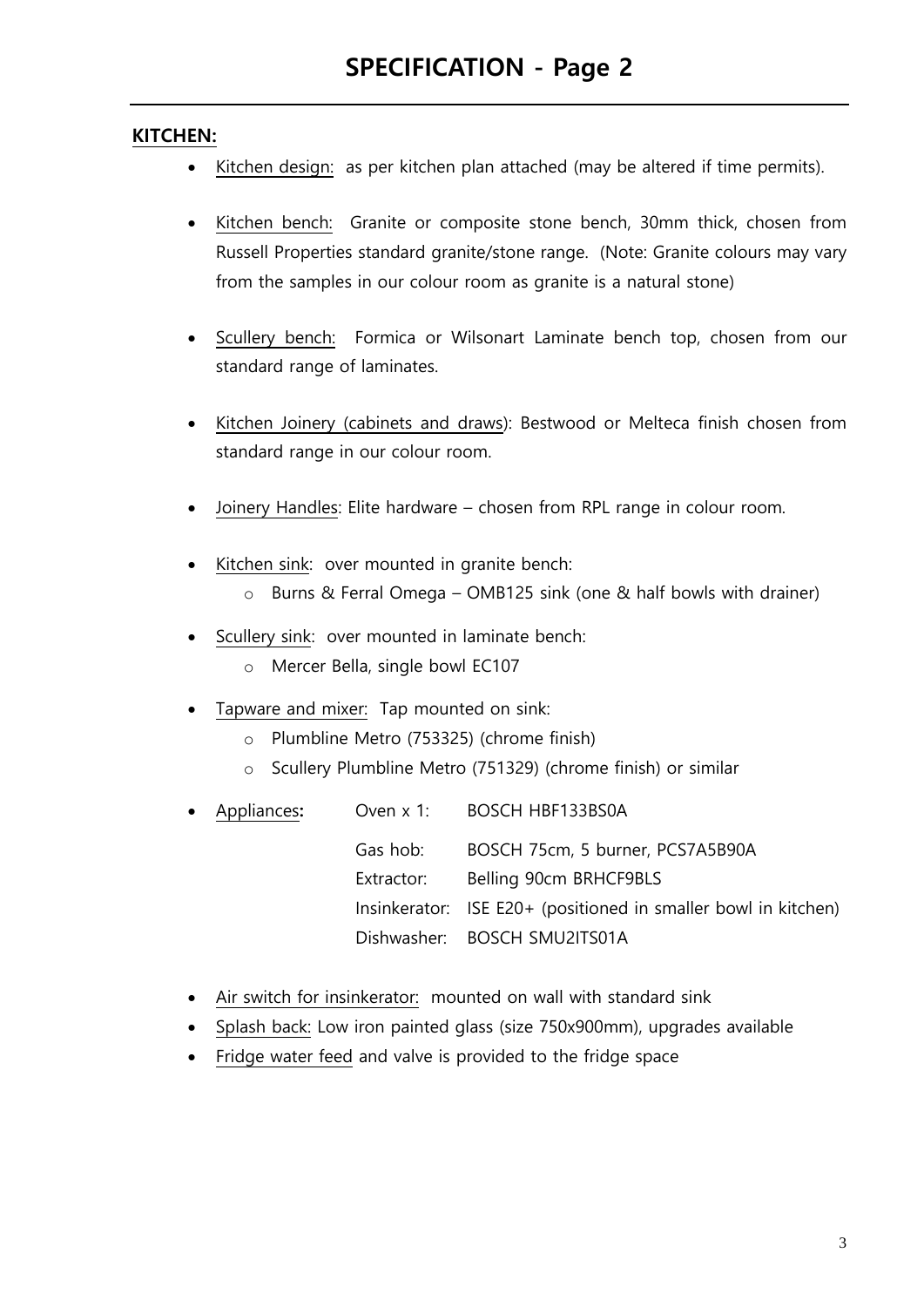#### **BATHROOMS & ENSUITE:**

#### **Ensuite:**

- Vanity: MIA wall hung vanity with an 80mm composite top and cabinet with a single drawer (choice of 3 colours)
- W/C (toilet): to be Caroma Stylus Clark wall face toilet suite.
- Shower: Englefield Valencia, metallic frame, acrylic walls and base.
- Towel rail: Heated 5 bar ladder towel rail (in chrome finish).
- Fan: EDM 300C extractor fan unit.
- Mirror above vanity included, toilet roll holder included.

#### **Bathroom:**

- Vanity: MIA wall hung vanity with an 80mm composite top and cabinet with a single drawer (choice of 3 colours)
- W/C (toilet): to be Caroma Styles Clark wall face toilet suite.
- Shower: Englefield Valencia, metallic frame, acrylic walls and base.
- Bath: Plumbline Progetto Tondo, freestanding bath or similar
- Towel rail: Heated 8 bar ladder towel rail (chrome finish).
- Fan: EDM 300C extractor fan unit.
- Mirror above vanity included, toilet roll holder included.

#### **Separate WC x 2 c:**

- W/C (toilet): to be Caroma Stylus Clark wall face toilet suite.
- Vanity: Rakaia Vanity or similar, Ceramic top, gloss white doors

#### **Tapware Bathroom:**

- Vanity taps: Plumbline Eco ES1560 basin mixer (chrome finish)
- Shower mixer: Plumbline Eco ES2083 mixer (chrome finish)
- Shower slide: Plumbline Eco 786705 round slide rail (chrome)
- Bath mixer and spout: Plumbline Eco mixer with wall spout (chrome)
- •

#### **Wall Tiling (bathrooms & ensuite):**

- Four rows of white wall tiles 300 x 600mm bath wall.
- One row of 200 x 200 white tiles to top vanity in ensuite and bathroom. Mirror positioned on top of vanity tiles.
- All bathroom tiles to be selected from RPL range in colour room.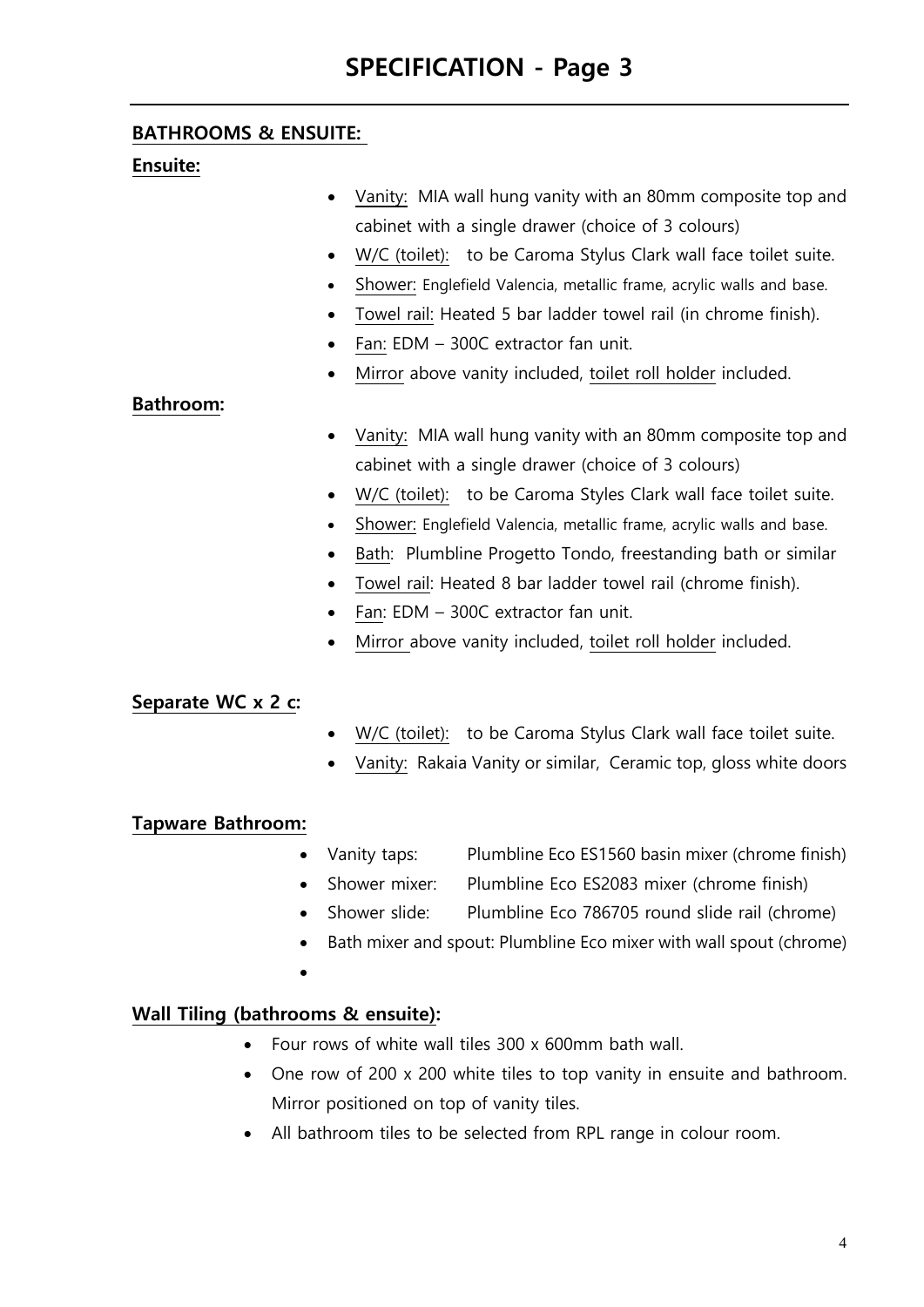#### **FLOORING:**

#### **Carpet:**

- Jacobsen carpet for living areas, bedrooms and hallways to be selected from standard range in RPL colour room.
- Carpet underlay Strongbond Royal Opal 10mm 90kg.
- Note, as carpet rolls are in 3.6m lengths there may be some noticeable joins in some rooms.
- Garage carpet: Autex Raider colour Tornado.

#### **Floor Tiling:**

- Tiles to entrance, kitchen, scullery, WC x 2, bathroom, ensuite and laundry.
- Underfloor heated tiles in ensuite and bathroom (not separate WC's)
- Floor tiles must be selected from the RPL range in colour room (note: tile colour may differ slightly from batch to batch).
- Tiles are available various sizes. The 300 x 600mm tile is laid stack bond style. (i.e. laid in straight lines, so the grout lines look like a grid).
- Our contracted tiler will decide which direction rectangle tiles should be laid on site.

#### **LAUNDRY:**

• Aquatica Laundra Centro Tub (taps and mixer included)

#### **WARDROBES & CUPBOARDS:**

- Wardrobe shelving: Russell Properties standard wardrobe system
- Linen cupboard to have three shelves
- Other cupboards to be left void.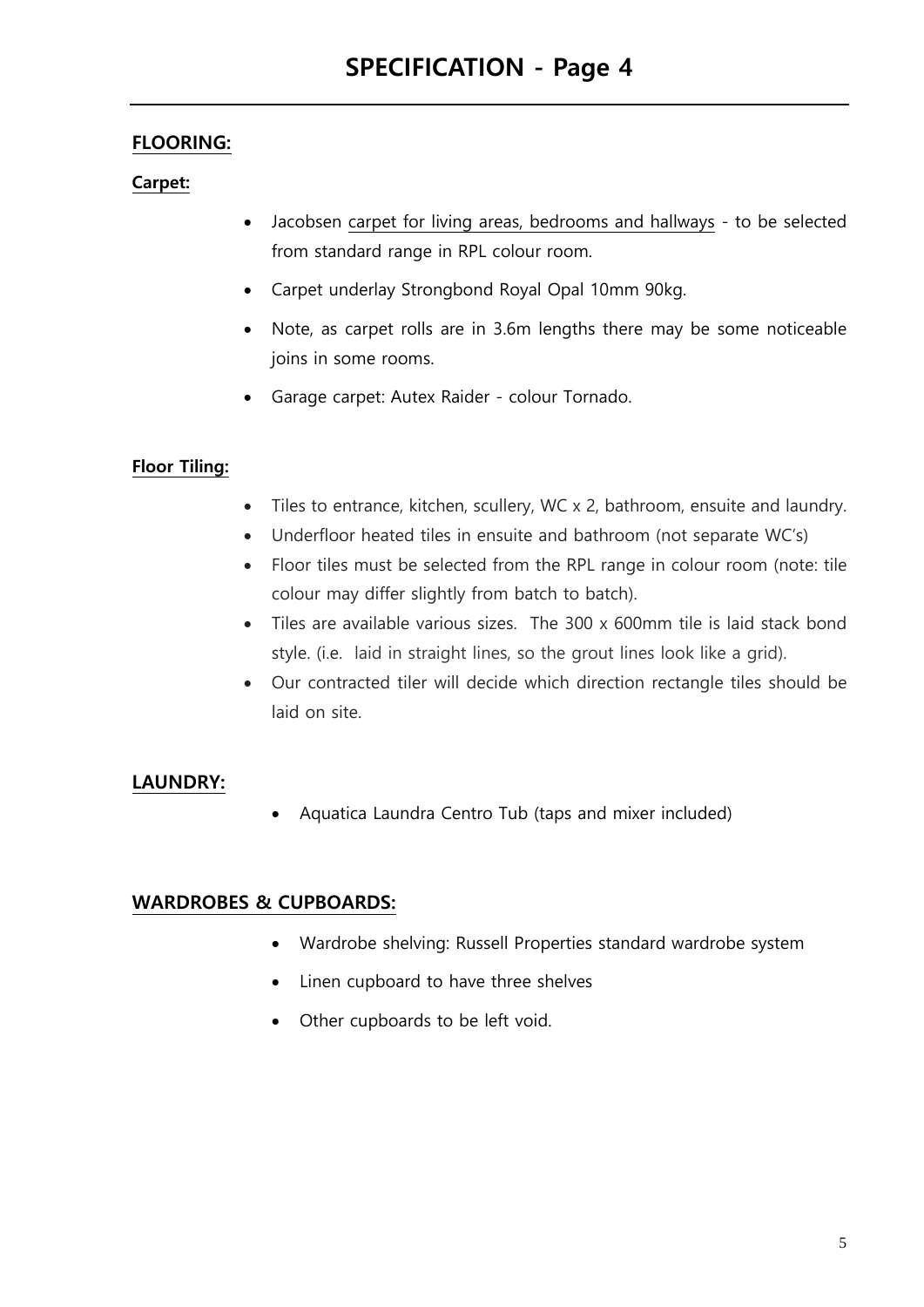#### **ELECTRICAL:**

- Electrical fittings as per electrical plan
- LED Interior downlights
- Cat 6 Networking cable installed through-out.
- USB points in Bedroom 1 (x2), study and family area
- TV points in Living room, Family room and in Bedroom 1
- Data points in bedrooms and kitchen or family room
- Double power points as per electrical plan
- Three pendant lights over breakfast bar (selected from standard range).
- LED Exterior lights (with sensor lighting to front of house)
- House security alarm, DSC alarm with 1 keypad and detectors.
- Exterior wireless doorbell
- Underfloor heating to tiles in ensuite and bathroom
- Heated towel rails (see bathroom/ensuite specifications).

#### **ELECTRICAL CHANGES**:

A total of 10 (ten) electrical fitting changes from the electrical plan included in the Agreement are permitted. This includes upgrading, adding, or moving of electrical fittings. N.B. The above changes will be done on one singular variation at one time, prior to the Critical Deadline Date.

#### **LANDSCAPING:**

- Devon Cottage clothesline or similar.
- Wooden letterbox will be provided and installed on front fence.
- Fencing as per plan.
- Balance to flat area of site to be top soil with sprayed grass seed.
- Driveway and Patios as per landscape plan.
- Two exterior taps will be installed where practical.
- •

#### **MISCELLANEOUS ITEMS:**

The foundation at the garage door is rebated so that the door sits down on the driveway to prevent wind/rain driving under door. However, there may be a 5mm gap at side/ground level of door, but this will not be a weather tightness issue.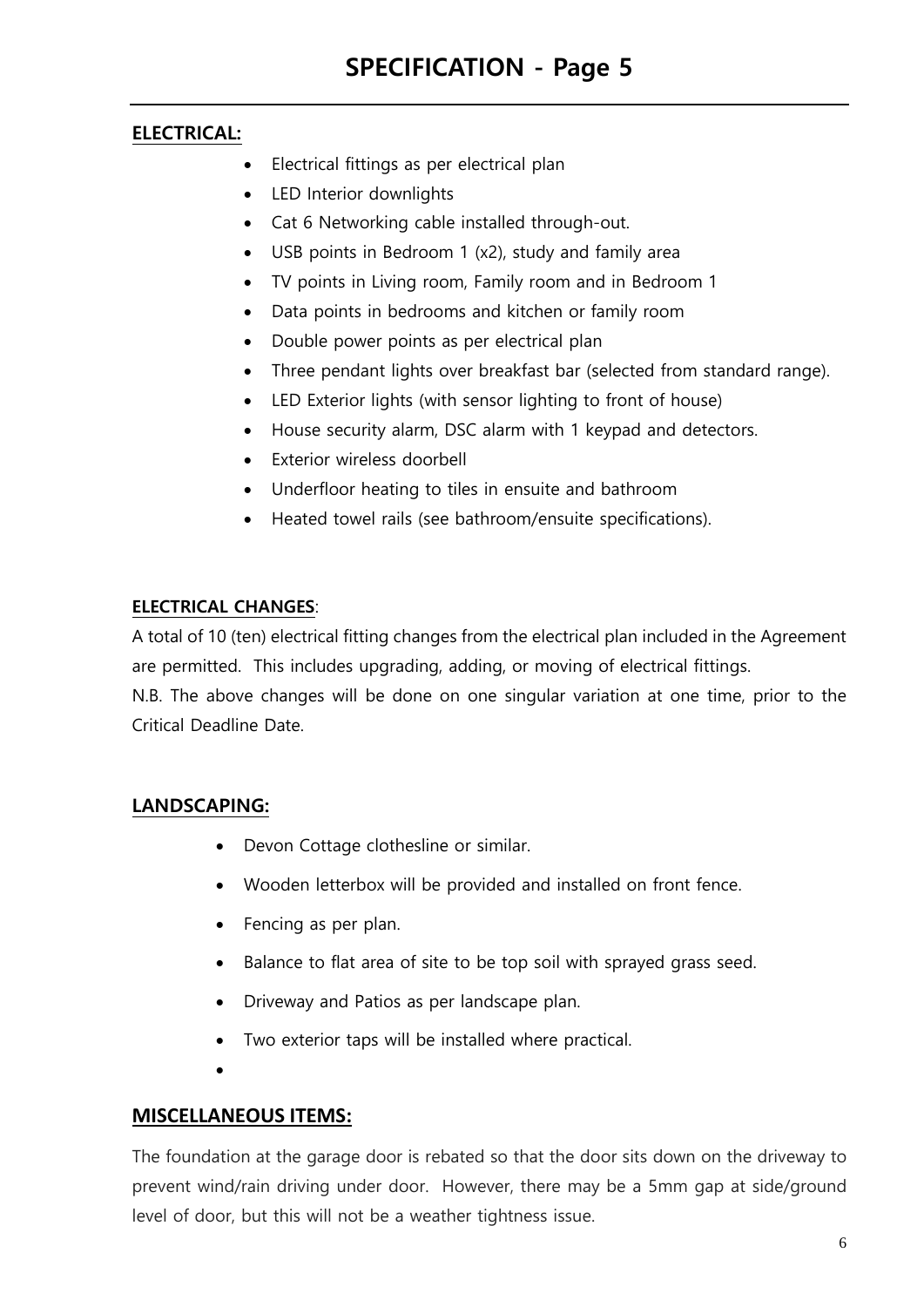#### **TOPSOIL:**

If your site is filled and the ground is held by a timber retaining wall, then the topsoil above the wall may settle during the first year of possession, due to the settlement of the fill beneath. Russell Properties Limited will not be liable for rectifying or replacing any material or structure above this wall which has been affected by movement.

#### **LAWN:**

As per the Landscape Plan in this Agreement, there is an area marked "Top Soil with Hydroseeding" which is a process of mixing grass seed, fertilizer, tackifier and wood or paper mulch with water, then spraying onto the topsoil.

However, as the lawn is a living thing it's growth depends on many variables such as water, sunlight, fertilizing, lawn mowing, weed control and pest control. Due to these variables Russell Properties Limited is unable to provide a warranty for your lawn.

If you choose to undertake your own landscaping/lawn, we can provide a credit for the grass seed and/or topsoil. **Please note, that as per the covenant on your title, all landscaping is required to be completed within one year of settlement.**

We also recommend engaging After Care Lawn Expert for care of your lawn from a fully qualified expert.

#### **OTHER:**

Russell Properties Ltd reserves the right to alter the specifications and plans to allow for spatial impracticalities including but not limited to shower types/sizes and vanity types/sizes.

#### **PERMITTED VARIATIONS AND UPGRADES:**

Variations and upgrades are allowable as per the Russell Properties Ltd. "New Home Selection Guide \*\*\* All product and colour decisions must be finalised and signed off by client by the **Critical Deadline Date, being 7 October 2021.** If there are any variations processed after the Critical Deadline Date, then there will be a \$287.50 Incl. GST processing charge, per variation item.